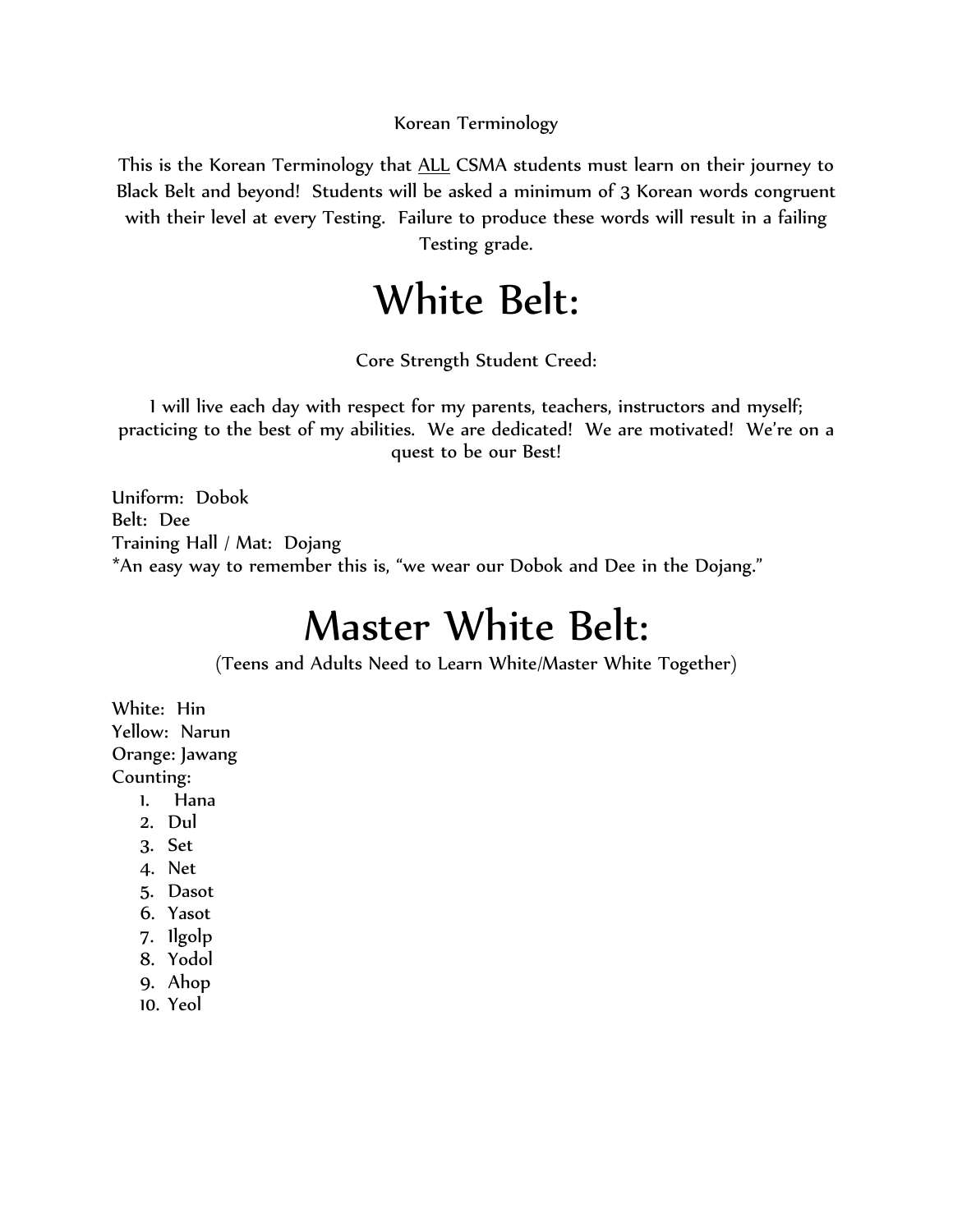## Yellow Belt:

20. Seu-Moo 30. Sarun 40. Ma-Hoon 50. Sheen 60. Yes-Soon 70. Ee-Rune 80. Yo-Dune 90. Ah-Hoon 100. Baek Green: Choroke Camo: Gaji Purple: Bora Blue: Chong Brown: Gal Red: Hong Black: Gamjang

# Orange Belt:

Front Kick: Ahp Chagi Side Kick: Yap Chagi Round Kick: Dolryo Chagi Axe Kick: Go Kwong Ee Chagi Hook Kick: Gool Gee Chagi Crescent Kick: Ban Dahl Chagi Back Kick: Dwi Chagi Punch: Chirugi Flag: Taegeuki

### Green Belt:

Front Stance: Ahp Sohgi Back Stance: Dwi Sohgi Horse Stance: Joo Choom Sohgi Cat Stance: Bee-Yum Sohgi Sparring Stance: Kirugi Sohgi Ready Position: Choon Bee Attention Stance: Charyut Bow: Kunye